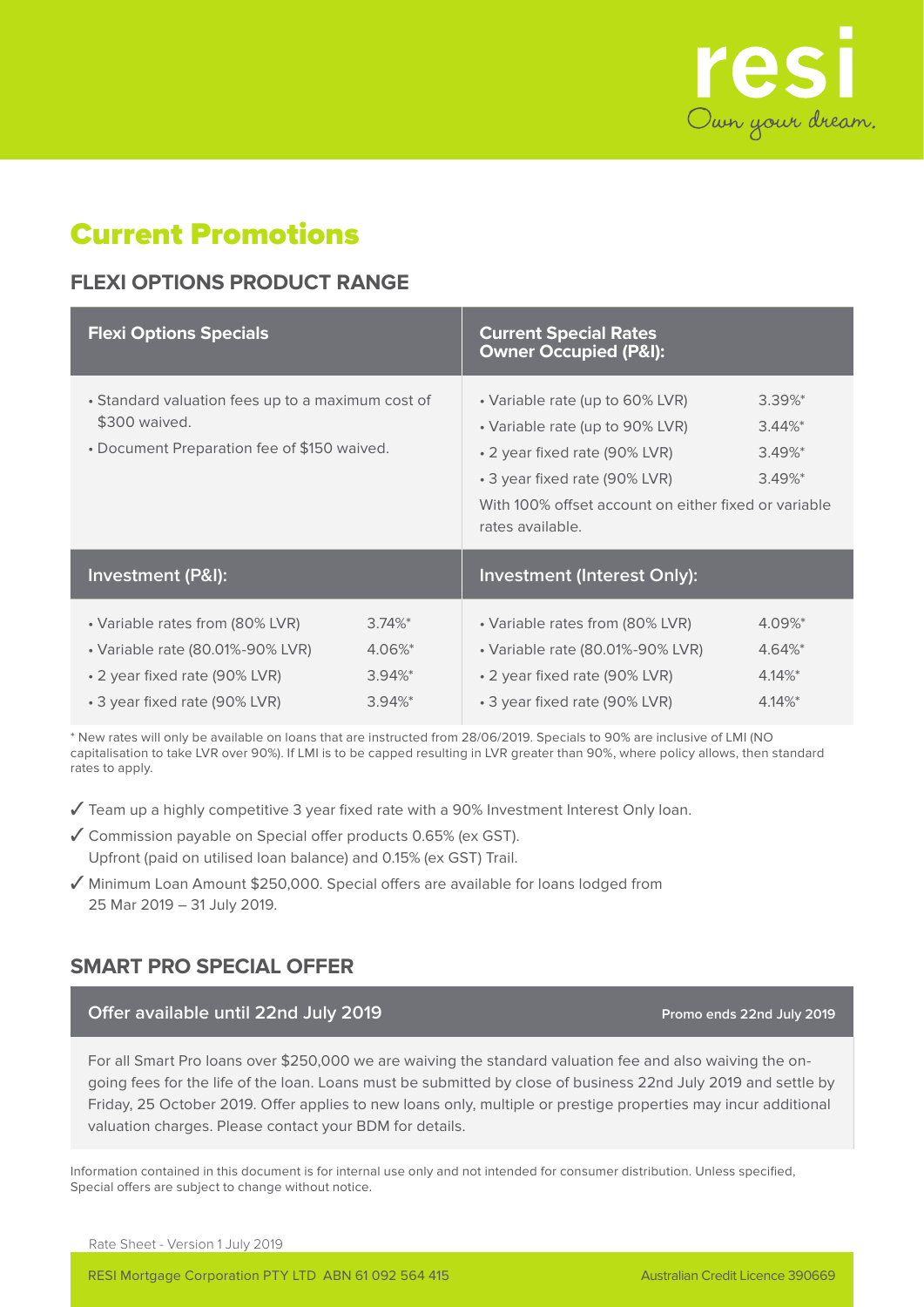

# Flexi Options Product Range

#### **Special Variable Rates\***

| <b>Product Name</b>                            | <b>Owner Occupied</b>    |                   |                          | Investment |                |  |
|------------------------------------------------|--------------------------|-------------------|--------------------------|------------|----------------|--|
| <b>LVR</b>                                     | $\leq 60\%$              | $>60\% - 90\%$    | >90%                     | $< 80\%$   | $>80\% - 90\%$ |  |
| Flexi Options Variable Home Loan (P&I) Special | 3.39%                    | 3.44%             | $\overline{\phantom{a}}$ | 3.74%      | 4.06%          |  |
| Flexi Options Variable Home Loan (IO) Special  | $\overline{\phantom{0}}$ | $\hspace{0.05cm}$ | $\overline{\phantom{0}}$ | 4.09%      | 4.64%          |  |

#### **Special Fixed Rates\***

| <b>Product Name</b>                   | <b>Owner Occupied</b> |                   | Investment     |       |  |
|---------------------------------------|-----------------------|-------------------|----------------|-------|--|
| Flexi Options Fixed Home Loan Special | P&I                   | IO                | <b>P&amp;I</b> | IО    |  |
| 1 year                                |                       | $\qquad \qquad -$ | 4.08%          | 4.28% |  |
| 2 year                                | 3.49%                 |                   | 3.94%          | 4.14% |  |
| 3 year                                | 3.49%                 |                   | 3.94%          | 4.14% |  |

\*Specials - Max 90% LVR inclusive of LMI (NO capitalisation to take LVR over 90%). If LMI is to be capped resulting in LVR greater than 90%, where policy allows, then standard rate to apply.

#### **Standard Variable Rates**

| <b>Product Name</b>                    | <b>Owner Occupied</b> |                          |                          | Investment  |                |  |
|----------------------------------------|-----------------------|--------------------------|--------------------------|-------------|----------------|--|
| <b>LVR</b>                             | $\leq 80\%$           | > 80%-90%                | > 90%                    | $\leq 80\%$ | $>80\% - 90\%$ |  |
| Flexi Options Variable Home Loan (P&I) | 3.77%                 | 3.97%                    | 3.97%                    | 4.07%       | 4.27%          |  |
| Flexi Options Variable Home Loan (IO)  | 4.82%                 | $\overline{\phantom{a}}$ | $\overline{\phantom{a}}$ | 4.32%       | 4.64%          |  |

## **Standard Fixed Rates**

| <b>Product Name</b>                       | <b>Owner Occupied</b> |       | <b>Investment</b> |       |  |
|-------------------------------------------|-----------------------|-------|-------------------|-------|--|
| Flexi Options Fixed Home Loan (P&I or IO) | <b>P&amp;I</b>        | IO    | <b>P&amp;I</b>    | IО    |  |
| 1 year                                    | 3.99%                 | 4.64% | 4.29%             | 4.49% |  |
| 2 year                                    | 4.09%                 | 4.70% | 4.29%             | 4.49% |  |
| 3 year                                    | 4.19%                 | 4.74% | 4.39%             | 4.59% |  |
| 4 year                                    | 4.85%                 | 5.24% | 4.95%             | 5.66% |  |
| 5 year                                    | 4.95%                 | 5.24% | 5.05%             | 5.66% |  |

## **COMMISSIONS (UNLESS OTHERWISE STATED)**

|                        | UPFRONT PAID <sup>*</sup> ex GST | TRAIL PAID ex GST |
|------------------------|----------------------------------|-------------------|
| All Flexi Option Loans | ገ 65%                            | 0.15%             |

| <b>Clawback Period</b>      | Mths 1-6 | Mths 6-12 $^{\circ}$ | $Mths$ 13-18 | Mths 19-24 \             | Year 3 |
|-----------------------------|----------|----------------------|--------------|--------------------------|--------|
| FLEXI OPTIONS PRODUCT RANGE | 100%     | 100%                 | 50%          | $\overline{\phantom{a}}$ |        |

\*Upfront commission calculated based on the drawn amount less any offset balance as at the end of the month the loan settled. Effective 1st July, 2019, all applications will receive 0.65% upfront commission and will be subject to an 18 month clawback period.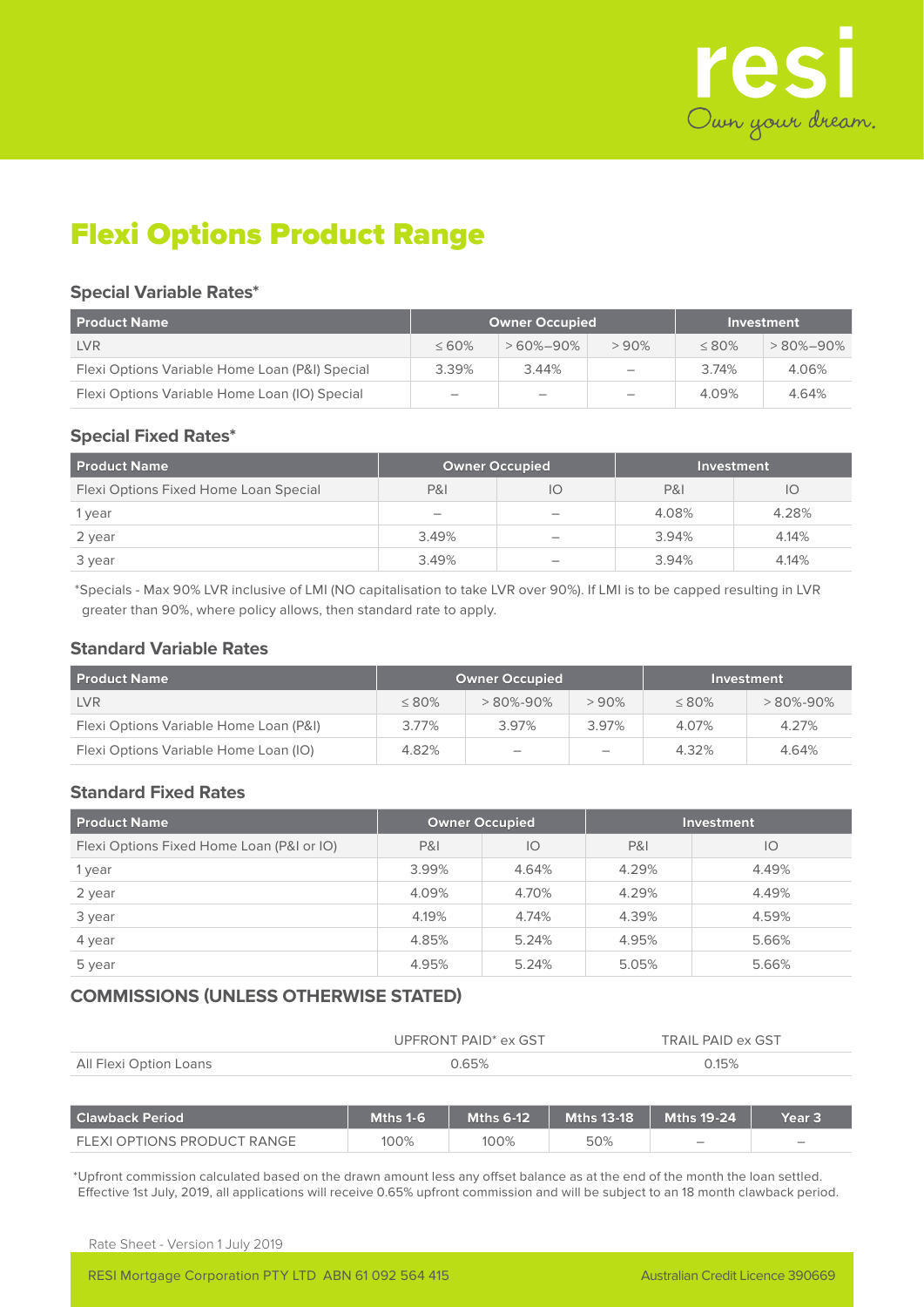

# Smart Pro Product Range

### **OWNER OCCUPIED RATES**

#### **Variable Rates**

| l Loan Amount    | $\geq$ \$200.000 |            |         |             | $<$ \$200.000 |         |
|------------------|------------------|------------|---------|-------------|---------------|---------|
| <b>LVR</b>       | ≤80%             | 80.01%-90% | $90% +$ | $\leq 80\%$ | 80.01%-90%    | $90% +$ |
| Smart Pro OO P&I | 3.59%            | 4.09%      | 4.19%   | 3.98%       | 4.13%         | 4.28%   |
| Smart Pro 00 IO  | 4.34%            | $4.64\%$ * |         | 4.53%       | 4.68%*        |         |

\*Construction Loans only

#### **Fixed Rates**

| <b>LVR</b>             | ≤80%  | $80.01\% - 90\%$ | $90% +$ |
|------------------------|-------|------------------|---------|
| Smart Pro OO Fixed P&I |       |                  |         |
| 1 year                 | 3.97% | 4.12%            | 4.22%   |
| 2 year                 | 3.57% | 3.72%            | 3.82%   |
| 3 year                 | 4.07% | 4.22%            | 4.32%   |
| 4 year                 | 4.57% | 4.72%            | 4.82%   |
| 5 year                 | 4.57% | 4.72%            | 4.82%   |

### **INVESTMENT RATES**

#### **Variable Rates**

| Loan Amount       |             | $\geq$ \$200.000 |       | $<$ \$200.000 |
|-------------------|-------------|------------------|-------|---------------|
| <b>LVR</b>        | $\leq 80\%$ | 80.01%-90%       | ≤80%  | 80.01%-90%    |
| Smart Pro INV P&L | 3.89%       | 4.51%            | 4.40% | 4.55%         |
| Smart Pro INV IO  | 4.39%       | $5.06\%$ *       | 4.95% | $5.10\%$ *    |

\*Construction Loans only

### **Fixed Rates**

| <b>LVR</b>              | ≤80%  | $80.01\% - 90\%$ |  |  |  |  |
|-------------------------|-------|------------------|--|--|--|--|
| Smart Pro INV Fixed P&I |       |                  |  |  |  |  |
| 1 year                  | 4.39% | 4.54%            |  |  |  |  |
| 2 year                  | 3.99% | 4.14%            |  |  |  |  |
| 3 year                  | 4.49% | 4.64%            |  |  |  |  |
| 4 year                  | 4.99% | 5.14%            |  |  |  |  |
| 5 year                  | 4.99% | 5.14%            |  |  |  |  |

NOTE: For Interest Only Fixed Loans add 0.55% to all rates

### **COMMISSIONS (UNLESS OTHERWISE STATED)**

| UPFRONT PAID <sup>*</sup> ex $GST: 0.70\%$<br>TRAIL PAID ex GST: 0.15% |          |                  |                   |            |        |
|------------------------------------------------------------------------|----------|------------------|-------------------|------------|--------|
| <b>Clawback Period</b>                                                 | Mths 1-6 | <b>Mths 6-12</b> | <b>Mths 13-18</b> | Mths 19-24 | Year 3 |
| SMART PRO PRODUCT RANGE                                                | 100%     | 100%             | 70%               | 50%        | 25%    |

\*Upfront commission paid based on amount drawn down on the 5th calendar day post settlement (excludes construction which is paid on facility limit).

Rate Sheet - Version 1 July 2019

RESI Mortgage Corporation PTY LTD ABN 61 092 564 415 Australian Credit Licence 390669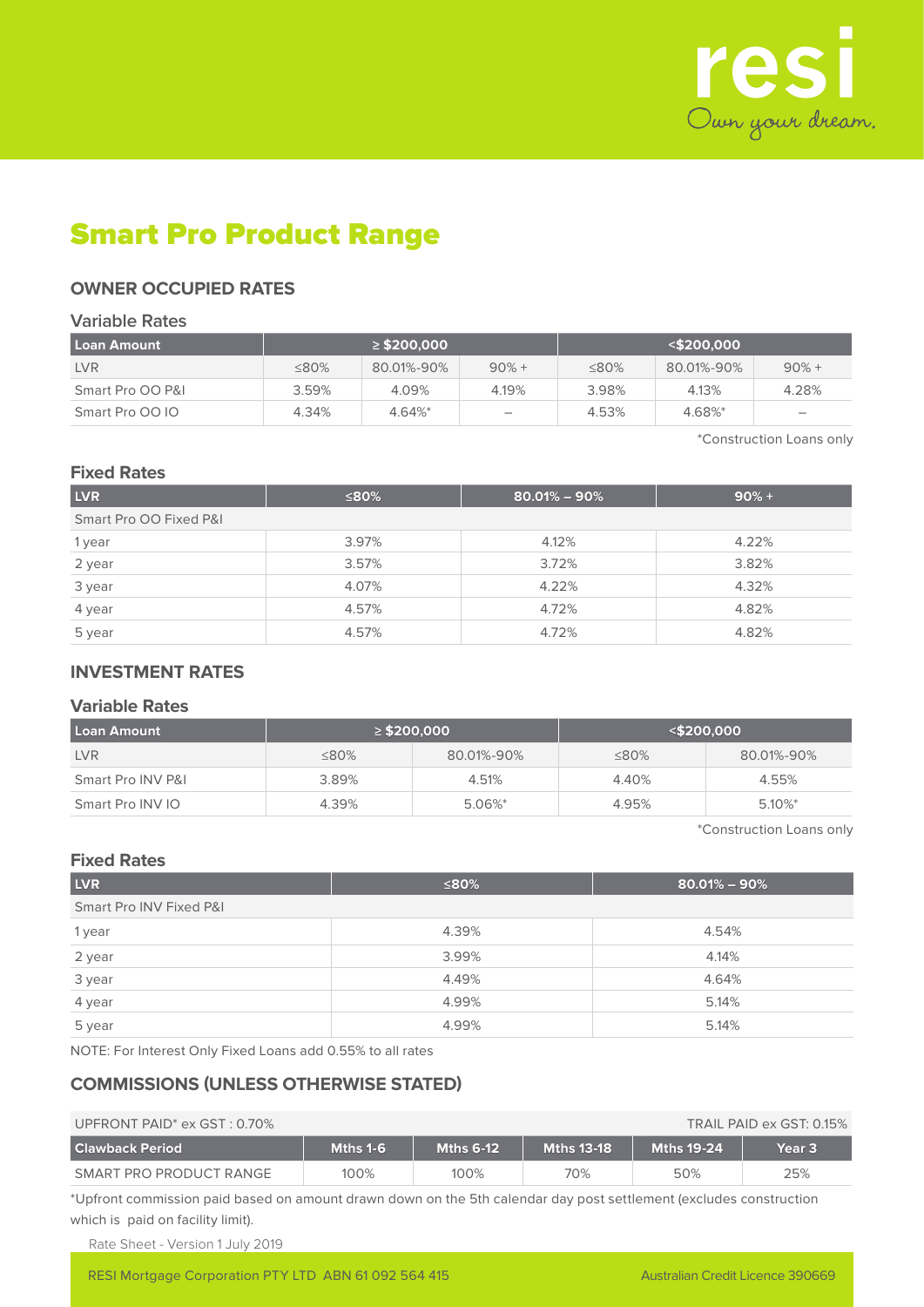

# Agility Product Range

## **PRIME HOME LOAN RATES**

| <b>Product Name</b>             | <b>Owner Occupied</b> |           | Investment     |       |  |
|---------------------------------|-----------------------|-----------|----------------|-------|--|
|                                 | <b>P&amp;I</b>        | <b>IO</b> | <b>P&amp;I</b> | IO    |  |
| Agile Full Doc ≤80% LVR         | 3.94%                 | 4.14%     | 4.24%          | 4.44% |  |
| Agile Full Doc ≤ 90% LVR        | 4.21%                 |           | 4.51%          |       |  |
| Agile Full Doc > 90% LVR        | 4.41%                 |           | 4.71%          |       |  |
| Agile No LMI 85%                | 4.81%                 |           | 5.16%          | 5.31% |  |
| Agile Non Gen Savings ≤90% LVR  | 4.81%                 |           |                |       |  |
| Agile Non Gen Savings > 90% LVR | 4.81%                 |           |                |       |  |
| Agile Alt Doc $\leq 70\%$ LVR   | 4.87%                 | 5.02%     | 5.17%          | 5.32% |  |
| Agile Alt Doc > 70% LVR         | 4.97%                 | 5.12%     | 5.27%          | 5.42% |  |

### **SPECIALIST HOME LOAN RATES**

|                                | <b>LVR</b>     |       |                |       |                |    |                |    |  |  |
|--------------------------------|----------------|-------|----------------|-------|----------------|----|----------------|----|--|--|
| FULL DOC Owner Occupied *      | $\leq 0.70\%$  |       | $\leq$ 0.80%   |       | $\leq$ 0.85%   |    | $\leq 0.90\%$  |    |  |  |
|                                | <b>P&amp;I</b> | IO    | <b>P&amp;I</b> | IO    | <b>P&amp;I</b> | IO | <b>P&amp;I</b> | IO |  |  |
| Agile Clear FullDoc Home Loan  | 5.72%          | 5.87% | 6.07%          | 6.22% | 6.69%          | —  | 7.34%          |    |  |  |
| Agile Plus FullDoc Home Loan   | 6.24%          | 6.39% | 6.77%          | 6.92% | 7.34%          | -  |                |    |  |  |
| Agile Assist FullDoc Home Loan | 6.92%          | 7.07% | 7.57%          | 7.72% | 8.44%          |    |                |    |  |  |

|                                 | <b>LVR</b>     |           |                |       |                |    |                |    |  |  |
|---------------------------------|----------------|-----------|----------------|-------|----------------|----|----------------|----|--|--|
| <b>ALT DOC Owner Occupied *</b> | $\leq 0.70\%$  |           | $\leq 0.80\%$  |       | $\leq 0.85\%$  |    | $\leq 0.90\%$  |    |  |  |
|                                 | <b>P&amp;I</b> | <b>IO</b> | <b>P&amp;I</b> | lo    | <b>P&amp;I</b> | IO | <b>P&amp;I</b> | IO |  |  |
| Agile Clear AltDoc Home Loan    | 5.82%          | 5.97%     | 6.17%          | 6.32% | 7.29%          |    | 7.99%          |    |  |  |
| Agile Plus AltDoc Home Loan     | 6.55%          | 6.70%     | 7.55%          | 7.70% | 8.12%          |    |                |    |  |  |
| Agile Assist AltDoc Home Loan   | 7.25%          | 7.40%     | 8.10%          | 8.25% | 9.17%          | -  |                |    |  |  |

\* NOTE: For Investment Loans add 0.30% to all above rates

## **COMMISSIONS (UNLESS OTHERWISE STATED)**

| UPFRONT PAID <sup>*</sup> ex GST: 0.70%<br>TRAIL PAID ex GST: 0.15% |          |                  |                          |                          |                   |  |  |
|---------------------------------------------------------------------|----------|------------------|--------------------------|--------------------------|-------------------|--|--|
| <b>Clawback Period</b>                                              | Mths 1-6 | <b>Mths 6-12</b> | <b>Mths 13-18</b>        | <b>Mths 19-24</b>        | Year <sub>3</sub> |  |  |
| Agility – Prime Lending                                             | 100%     | 100%             | 75%                      | 50%                      | 25%               |  |  |
| Agility – Specialist Lending                                        | 50%      | 50%              | $\overline{\phantom{0}}$ | $\overline{\phantom{a}}$ | -                 |  |  |

\*Upfront commission will be based on the approved loan amount net any redraw and offset, calculated at the end of the month in which the loan settles.

Rate Sheet - Version 1 July 2019

RESI Mortgage Corporation PTY LTD ABN 61 092 564 415 Australian Credit Licence 390669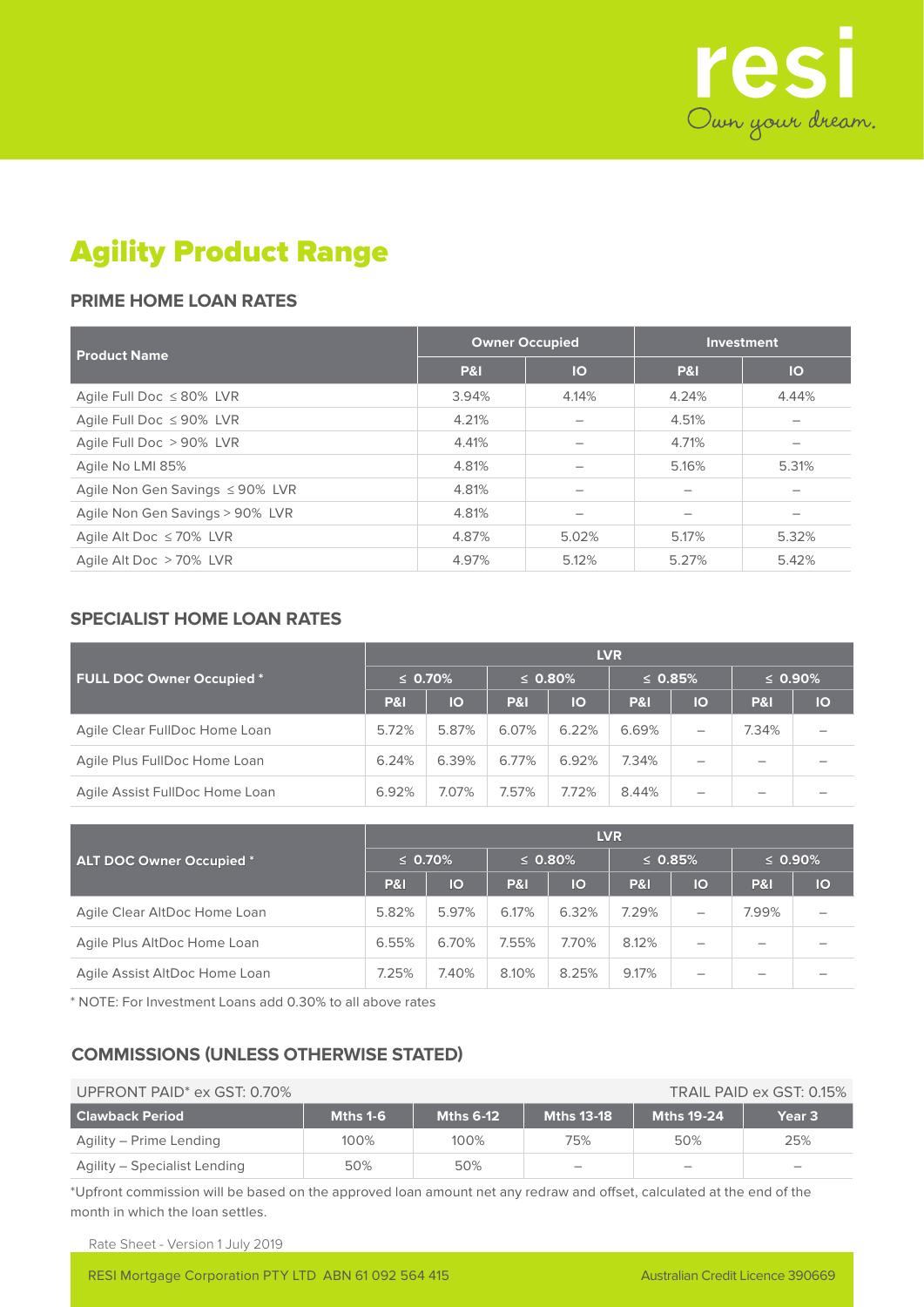

## Renew/Restart Product Range

## **RENEW RESTART:**

**Prime:** No risk fee up to 85% for OO Full Doc (excludes construction)

**Near Prime and Specialist:** No Risk Fee up to 85% for full doc and 80% for Alt Doc applications (excludes Construction)

|                                                                    | <b>LVR</b> |           |                |       |       |          |                                                           |          |  |  |
|--------------------------------------------------------------------|------------|-----------|----------------|-------|-------|----------|-----------------------------------------------------------|----------|--|--|
| <b>Product Name</b>                                                | $0 - 55%$  | 55.01-65% | $ 65.01-70\% $ |       |       |          | 70.01-75%   75.01-80%   80.01-85%   85.01-90%   90.01-95% |          |  |  |
| Renew Full Doc<br><b>Owner Occupied P&amp;I Only</b>               | 4.11%      | 4.27%     | 4.31%          | 4.37% | 4.47% | 4.71%    | 4.86%                                                     | 5.06%    |  |  |
| Renew Full Doc<br><b>Construction Owner Occupied Only</b>          | 4.01%      | 4.27%     | 4.31%          | 4.36% | 4.76% | 4.86%    | 5.06%                                                     | 5.26%    |  |  |
| Renew Ultra Full Doc                                               | 4.87%      | 4.87%     | 4.87%          | 5.06% | 5.06% | 5.21%    | 5.59%                                                     | 5.92%    |  |  |
| <b>Renew Ultra Full Doc</b><br><b>Construction Investment Only</b> | 4.87%      | 4.87%     | 4.87%          | 506%  | X     | $\times$ | X                                                         | $\times$ |  |  |
| Renew Alt Doc<br><b>Owner Occupied P&amp;I Only</b>                | 4.61%      | 5.11%     | 5.16%          | 5.26% | 5.36% | X        | X                                                         | $\times$ |  |  |
| Renew Ultra Alt Doc                                                | 5.11%      | 5.54%     | 5.75%          | 5.80% | 5.90% | $\times$ | X                                                         | X        |  |  |
| <b>Renew Near Prime Full Doc</b>                                   | 5.53%      | 5.53%     | 5.81%          | 6.07% | 6.22% | 6.59%    | 6.85%                                                     | 7.86%    |  |  |
| Renew Near Prime Ultra Full Doc                                    | 5.68%      | 5.68%     | 5.96%          | 6.22% | 6.37% | 6.74%    | 7.00%                                                     | 8.01%    |  |  |
| Renew Near Prime Alt Doc<br><b>Owner Occupied Only</b>             | 5.92%      | 5.92%     | 6.16%          | 6.53% | 6.53% | 7.22%    | X                                                         | $\times$ |  |  |
| Renew Near Prime Ultra Alt Doc                                     | 6.07%      | 6.07%     | 6.31%          | 6.68% | 6.68% | 7.37%    | $\times$                                                  | $\times$ |  |  |
| <b>Restart Full Doc</b>                                            | 5.95%      | 5.95%     | 6.61%          | 6.74% | 7.01% | 7.44%    | 8.11%                                                     | 8.31%    |  |  |
| <b>Restart Ultra Full Doc</b>                                      | 6.36%      | 6.60%     | 7.07%          | 7.64% | 7.95% | $\times$ | $\times$                                                  | $\times$ |  |  |
| <b>Restart Alt Doc</b>                                             | 6.22%      | 6.22%     | 6.83%          | 7.40% | 7.70% | 8.02%    | X                                                         | X        |  |  |
| <b>Restart Ultra Alt Doc</b>                                       | 6.77%      | 6.77%     | 7.44%          | 7.80% | X     | X        | $\times$                                                  | X        |  |  |

Mortgage Risk fees: These apply for all interest rate cells highlighted above. In addition, a 0.5% Risk fee Loading will apply on all Restart loans above \$1m. Maximum LVR where security is vacant land is 65% inclusive of fees.

### **COMMISSIONS (UNLESS OTHERWISE STATED)**

| <b>PRODUCT</b>                                     | <b>UPFRONT PAID* ex GST</b> |       |                  |                   | <b>TRAIL PAID ex GST</b> |                   |  |  |
|----------------------------------------------------|-----------------------------|-------|------------------|-------------------|--------------------------|-------------------|--|--|
| Prime                                              |                             | 0.65% |                  |                   | 0.15%                    |                   |  |  |
| Near Prime                                         | 0.65%                       |       |                  |                   | 0.15%                    |                   |  |  |
| <b>Specialist</b>                                  | 0.65%                       |       |                  |                   | 0.15%                    |                   |  |  |
| <b>Clawback Period</b>                             | Mths $1-6$                  |       | <b>Mths 6-12</b> | <b>Mths 13-18</b> | <b>Mths 19-24</b>        | Year <sub>3</sub> |  |  |
| Renew (Prime) Product Range                        | 100%                        |       | 100%             | 50%               |                          |                   |  |  |
| Renew (Near Prime) & Restart Product Range<br>100% |                             |       | 75%              | 50%               |                          |                   |  |  |

\* Upfront commission payments calculated at the time of settlement, based on loan amount net of offset and redraw.